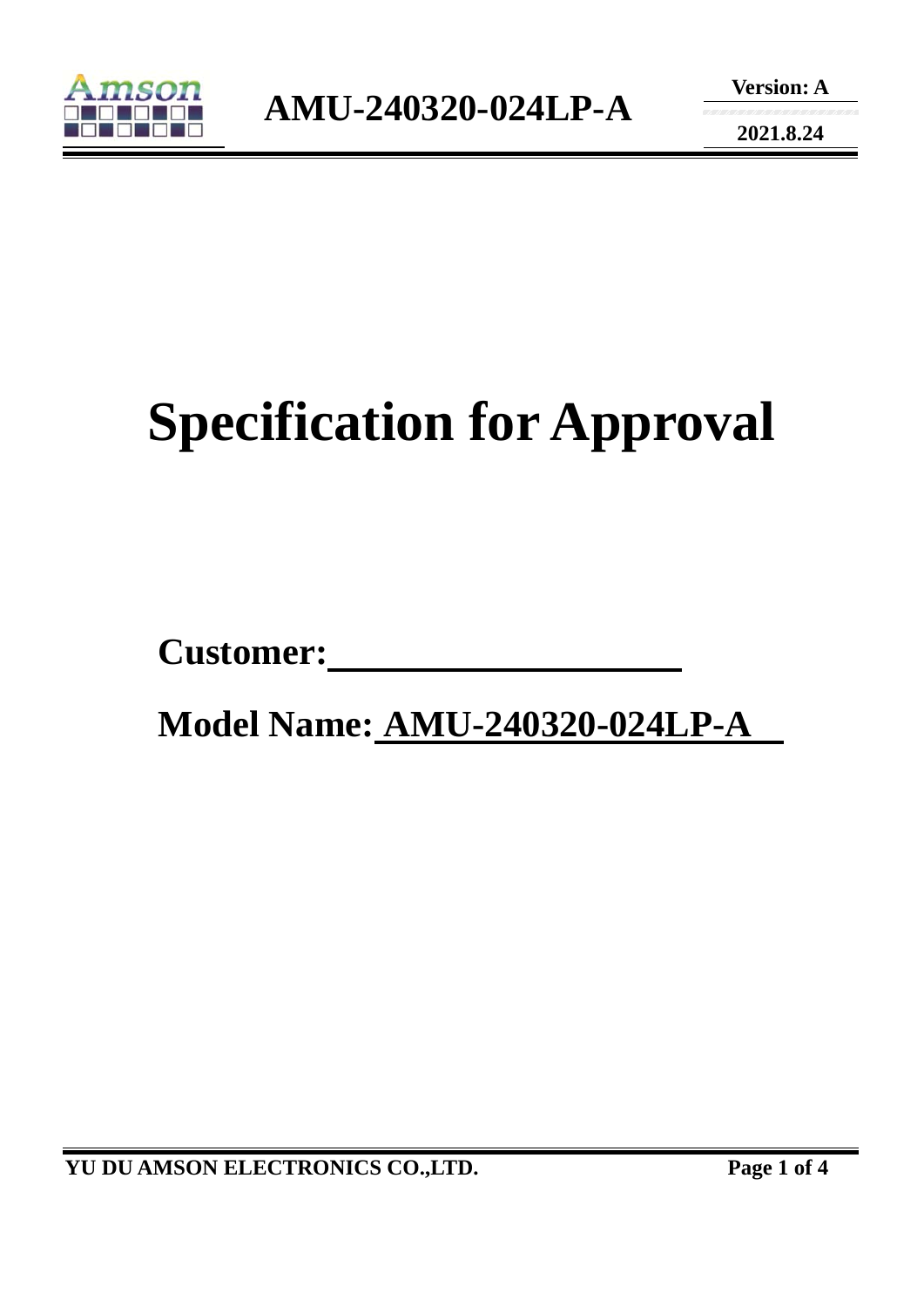

## **AMU-240320-024LP-A**

**Version: A** 

**2021.8.24** 



**YU DU AMSON ELECTRONICS CO.,LTD. Page 2 of 4**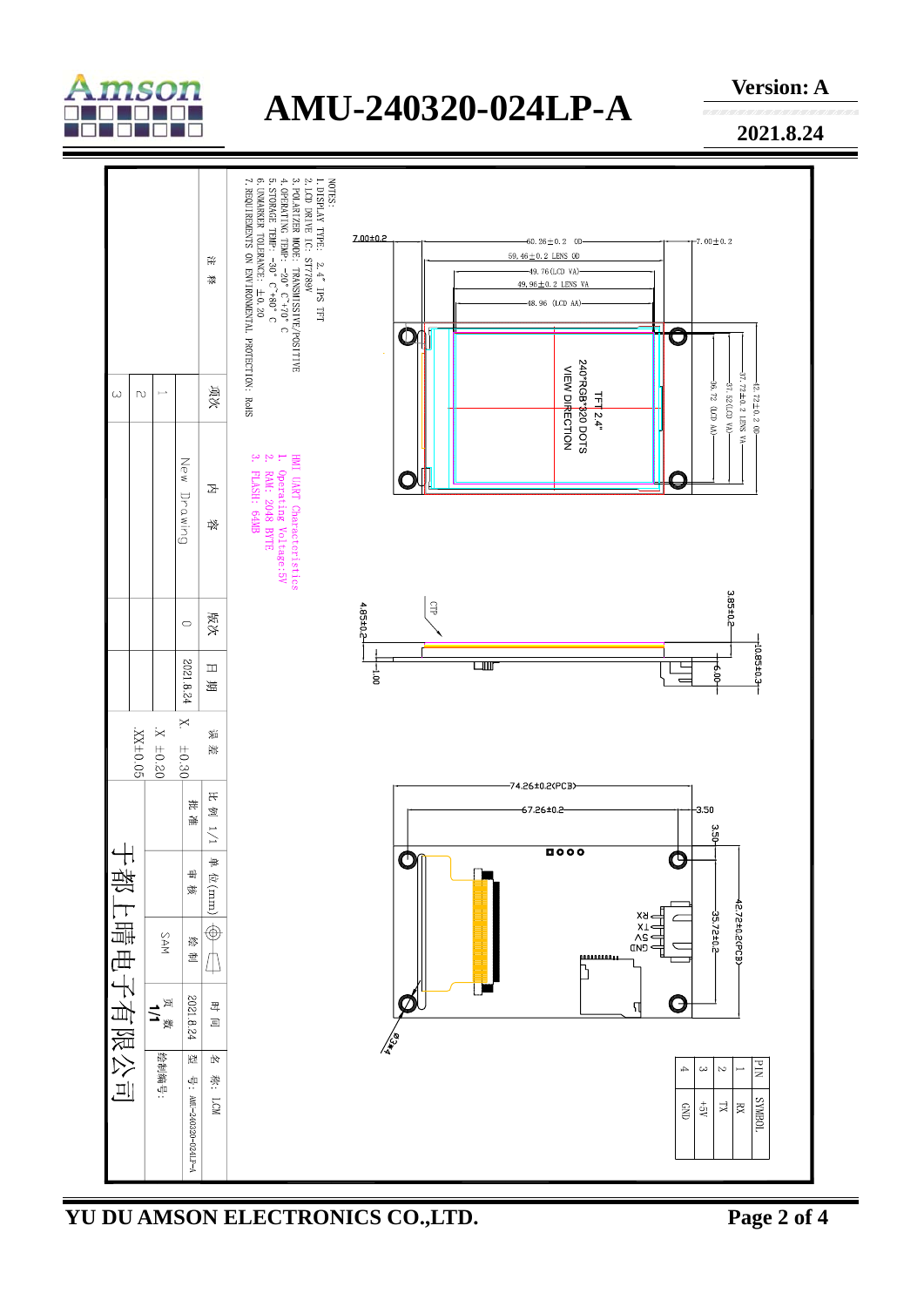

**AMU-240320-024LP-A** 

**2021.8.24** 

#### ·**General Information**

| <b>ITEM</b>                | <b>STANDARD VALUES</b>    |  |  |  |
|----------------------------|---------------------------|--|--|--|
| LCD type                   | 2.4"TFT                   |  |  |  |
| colors                     | 65K (65536)               |  |  |  |
| Module size                | 74.26(L)X42.72(W)X4.85(H) |  |  |  |
| <b>TFT</b> Active area     | 48.96mm (L) ×36.72mm (W)  |  |  |  |
| Dot arrangement            | $240(RGB) \times 320$     |  |  |  |
| Touch Type                 | <b>CTP</b>                |  |  |  |
| <b>Back Light</b>          | LED                       |  |  |  |
| <b>B/L</b> Life Time       | $>30,000$ h               |  |  |  |
| Luminous Intensity for LCM | 350 Cd/m2                 |  |  |  |
| Weight                     | <b>TBD</b>                |  |  |  |

#### ·**DC Characteristics**

| <b>ITEM</b>           | <b>Test condition</b> | MIN  | <b>TYP</b> | <b>MAX</b> | Unit |
|-----------------------|-----------------------|------|------------|------------|------|
| <b>Supply Voltage</b> |                       | 4.75 |            |            |      |
| operating current     | $VCC=+5V,$            |      | 85         |            | mA   |
|                       | <b>SLEEP Mode</b>     |      | 20         |            | mA   |

### ·**Operating temperature,Contents of Reliability Tests**

| <b>ITEM</b>               | <b>Test condition</b> | <b>MIN</b> | TYP | <b>MAX</b> | Unit |
|---------------------------|-----------------------|------------|-----|------------|------|
| temperature operating     | 5V                    | $-20$      | 25  |            | ∽    |
| Temperature Storage       |                       | $-30$      | 25  | 85         | ∽    |
| <b>Humidity Operation</b> | $25^{\circ}$ C        | 10%        | 60% | 90%        | RH   |

#### ·**Interface parameter**

| <b>ITEM</b>               | <b>Test condition</b>                    | MIN    | <b>TYP</b> | <b>MAX</b> | Unit |
|---------------------------|------------------------------------------|--------|------------|------------|------|
| serial baud rate          | standard                                 |        | 115200     |            | bps  |
| Serial output level (TXD) | output $1$ , Iout=1mA                    | 3      | 3.2        |            | V    |
|                           | output $0$ , Iout=-1mA                   |        | 0.1        | 0.2        |      |
| serial output level (RXD) | output $1$ , Iout=1mA                    | 2      | 3.3        |            | V    |
|                           | output $0$ , Iout=-1mA                   | $-0.7$ |            | 1.3        | V    |
| <b>UART</b> configuration | Data bits: 8, Parity: None, Stop bits: 1 |        |            |            |      |
| Connector                 | XH-4P-2.54                               |        |            |            |      |